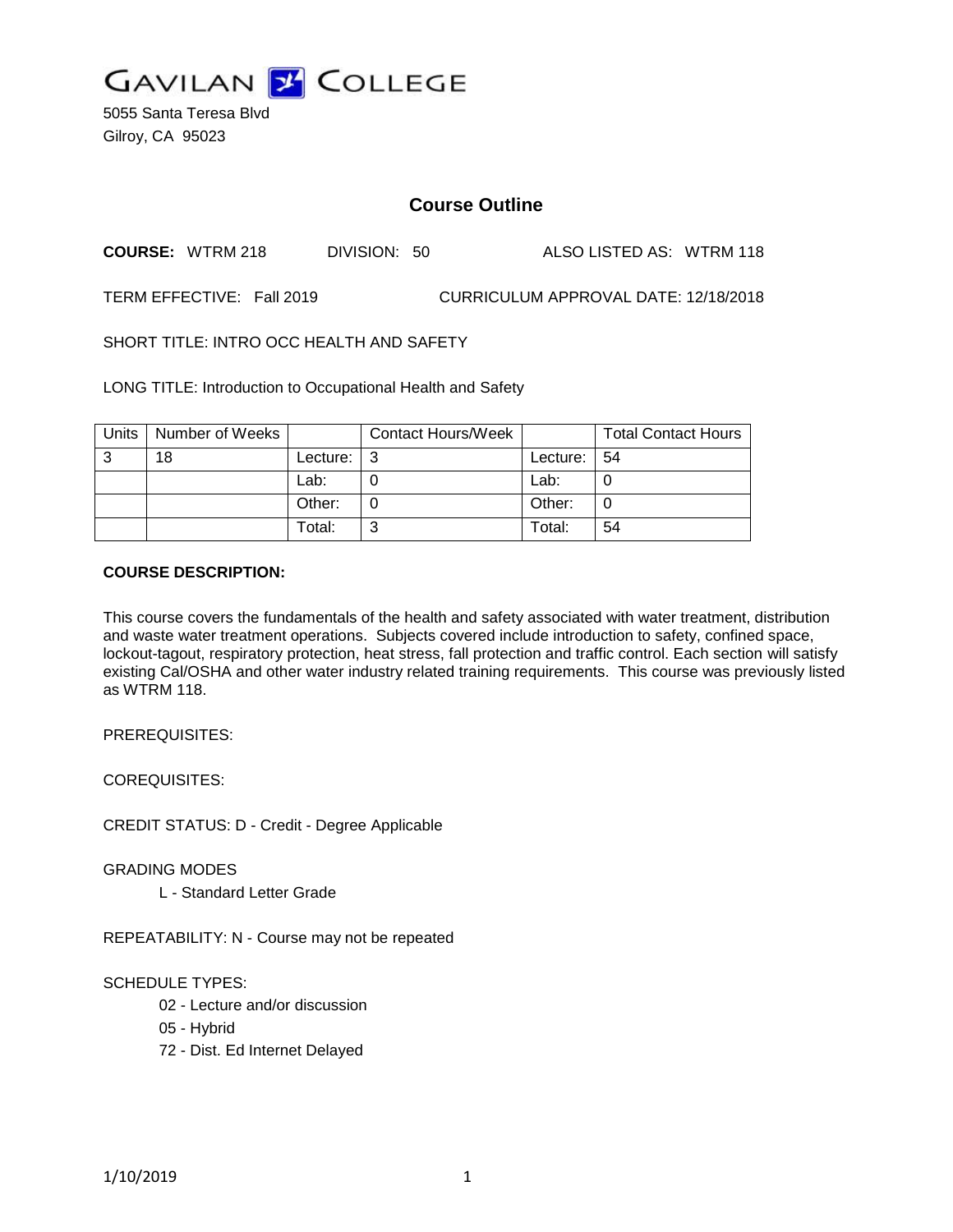# **STUDENT LEARNING OUTCOMES:**

1. Describe the EH&S and Cal/OSHA water industry safety related training requirements; specifically Safety Management Systems and IIPP, hazardous materials and Right to Know, confined space and lockout-tagout (LOTO) safety, and personal protective equipment (PPE) and respiratory protection.

Measure of assessment: Quizzes and exercises

Year assessed, or planned year of assessment: 2017 Semester: Fall

2. Explain the safety practices associated with water treatment, distribution and waste water treatment operations; specifically: powered industrial truck safety; vehicles and tool safety; traffic control, trenching safety and flagging; and facilities, maintenance and laboratory safety.

Measure of assessment: Quizzes and exercises

Year assessed, or planned year of assessment: 2017

Semester: Fall

#### **CONTENT, STUDENT PERFORMANCE OBJECTIVES, OUT-OF-CLASS ASSIGNMENTS**

Curriculum Approval Date: 12/18/2018

4 Hours

Content: Understanding Safety Management Systems/Illness and Injury Prevention Programs: responsibilities, communication, investigations, reporting and record keeping.

Student Performance Objectives: Explain how Safety Management Systems work and how to create an IIPP.

6 Hours

Content: Hazardous Materials and Right to Know

Student Performance Objectives: Outline the requirements for certification in Title 22 and how to use MSDS, signs, labels and other forms of hazard communications.

6 Hours

Content: Confined Spaces and Lockout-Tagout (LOTO)

Student Performance Objectives: Explain the dangers and how to work safely in a confined space. Explain how to use LOTO to block exposure to hazardous energy.

6 Hours

Content: Personal Protective Equipment (PPE) and Respiratory Protection

Student Performance Objectives: Describe how to select, use and maintain PPE.

6 Hours

Content: Powered Industrial Trucks

Student Performance Objectives: Explain how to use PITs safely. Note: The student needs to perform an aptitude test on a PIT for certification.

6 Hours

Content: Vehicles and Tools

Student Performance Objectives: Outline how to safely use key tools and do vehicle inspections.

6 Hours

Content: Traffic Control and Flagging

Student Performance Objectives: Explain how to apply the DOT's regulations of traffic control in work areas involving traffic.

6 Hours

Content: Trenching Safety

Student Performance Objectives: Explain the hazards of trenches and how to safely work in trenching areas.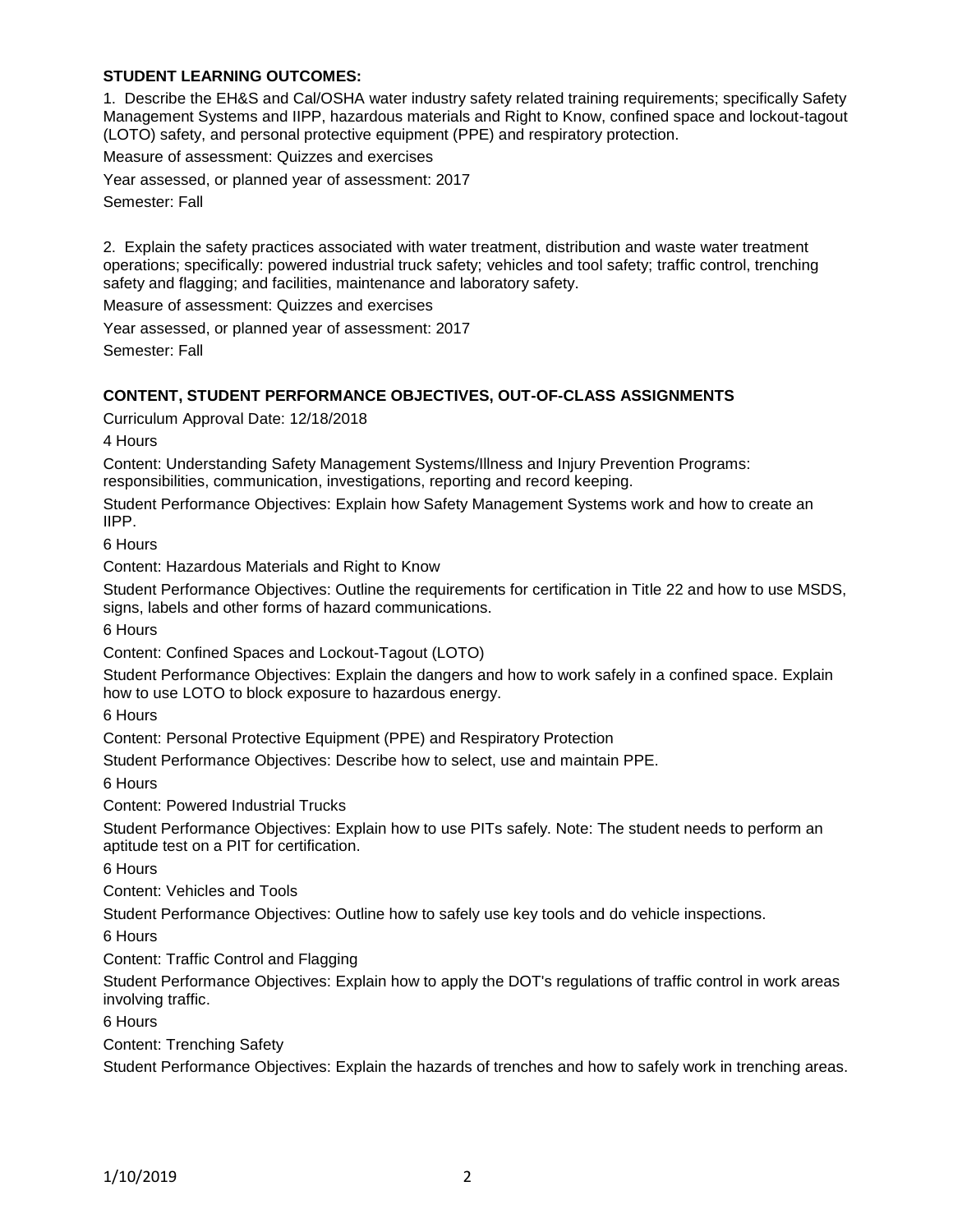6 Hours

Content: Facilities, Maintenance and Laboratory Safety

Student Performance Objectives: Describe how to perform an EH&S audit on facilities. Describe situations of hazards and safety practices in labs and maintenance shops. 2 Hours

#### **METHODS OF INSTRUCTION:**

Lecture, Power-Point Presentations, Discussion and Videos.

### **METHODS OF EVALUATION:**

Writing assignments Percent of total grade: 30.00 % Written Homework Problem-solving assignments Percent of total grade: 20.00 % Homework Problems Quizzes Exams Skill demonstrations Percent of total grade: 10.00 % Demonstration Exams Objective examinations Percent of total grade: 40.00 % Multiple Choice True/False

# **OUT OF CLASS ASSIGNMENTS:**

#### Required Outside Hours: 8

Assignment Description: Out-of-Class Assignments: Write an IIPP for a fictitious organization. Complete take home quiz related to topics presented in class.

#### Required Outside Hours: 12

Assignment Description: Out-of-Class Assignments: Obtain a MSDS from the internet. Determine how the material will be stored, what materials are incompatible, emergency procedures and proper PPE needed for handling this material. Complete take home quiz related to topics presented in class.

#### Required Outside Hours: 12

Assignment Description: Out-of-Class Assignments: Find an incident involving Confined Spaces or LOTO on the internet. Write a report about it including its causes and what should have been done to prevent the accident. Complete take home quiz related to topics presented in class.

#### Required Outside Hours: 12

Assignment Description: Out-of-Class Assignments: Select the proper PPE for a specified task. Complete take home quiz related to topics presented in class.

#### Required Outside Hours: 12

Assignment Description: Out-of-Class Assignments: Find an accident involving PIT on the internet. Write a report about it including its causes and what should have been done to prevent the accident. Complete take home quiz related to topics presented in class.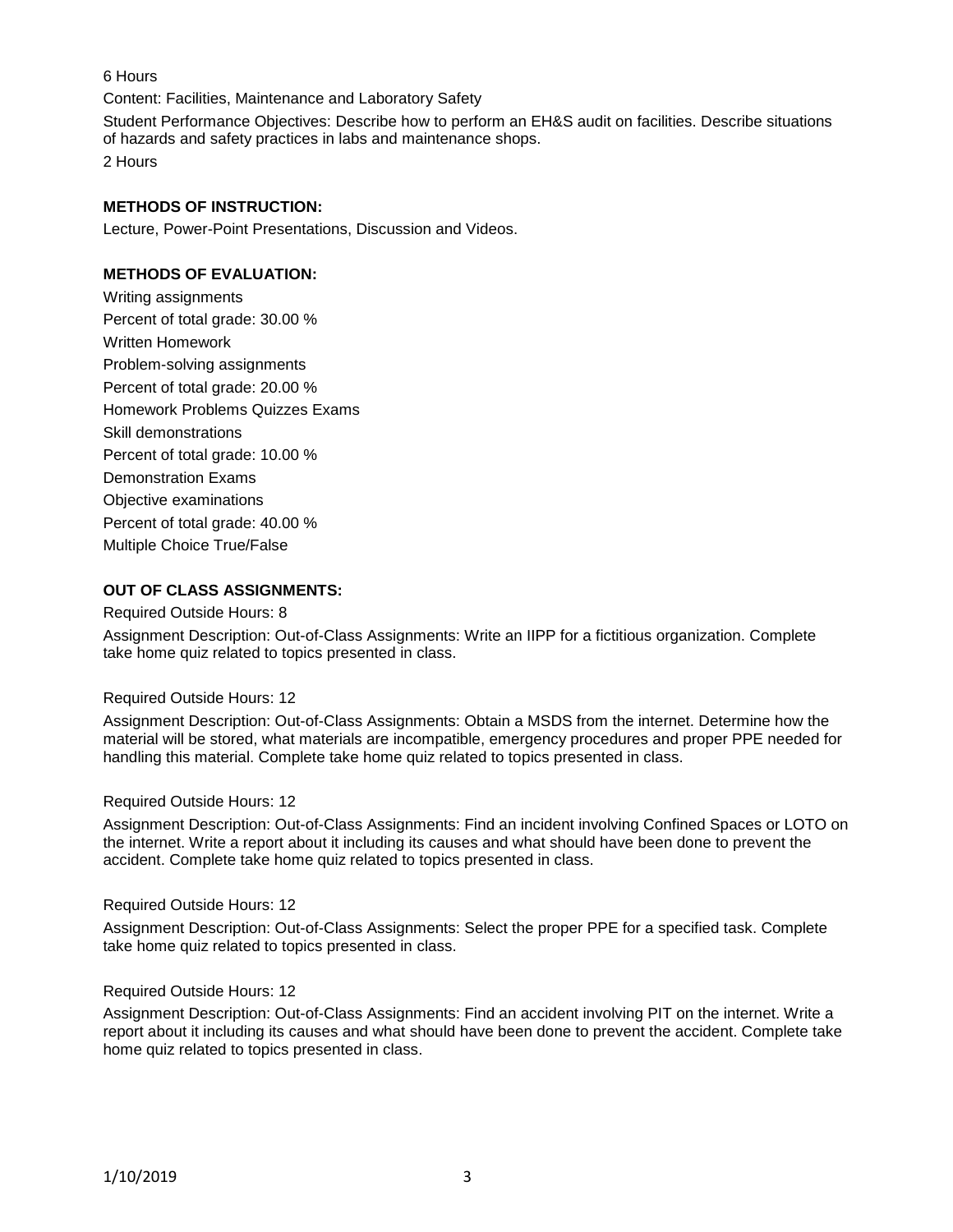### Required Outside Hours: 12

Assignment Description: Out-of-Class Assignments: Perform a pre-shift inspection on a vehicle. Complete take home quiz related to topics presented in class.

#### Required Outside Hours: 12

Assignment Description: Out-of-Class Assignments: Perform a traffic control plan and draw a traffic control zone for this plan. Complete take home quiz related to topics presented in class.

### Required Outside Hours: 12

Assignment Description: Out-of-Class Assignments: Find a trenching accident on the internet. Write a report about it including its causes and what should have been done to prevent the accident. Complete take home quiz related to topics presented in class.

### Required Outside Hours: 12

Assignment Description: Out-of-Class Assignments: Perform a safety audit for a workplace or write a report on an accident involving a Maintenance or Laboratory setting. Complete take home quiz related to topics presented in class.

# **REPRESENTATIVE TEXTBOOKS:**

Required Representative Textbooks

M3 Safety Management for Utilities, Seventh Edition or other appropriate college level text. . Denver, CO: American Water Works Association,2014.

This is a standard text used in the water industry.

ISBN: 9781583219997

Reading Level of Text, Grade: 11th Verified by: Dana Young

Required Other Texts and Materials

EH&S Lecture Handouts and Cal/OSHA Regulations

# **ARTICULATION and CERTIFICATE INFORMATION**

Associate Degree: CSU GE: IGETC: CSU TRANSFER: Not Transferable UC TRANSFER: Not Transferable